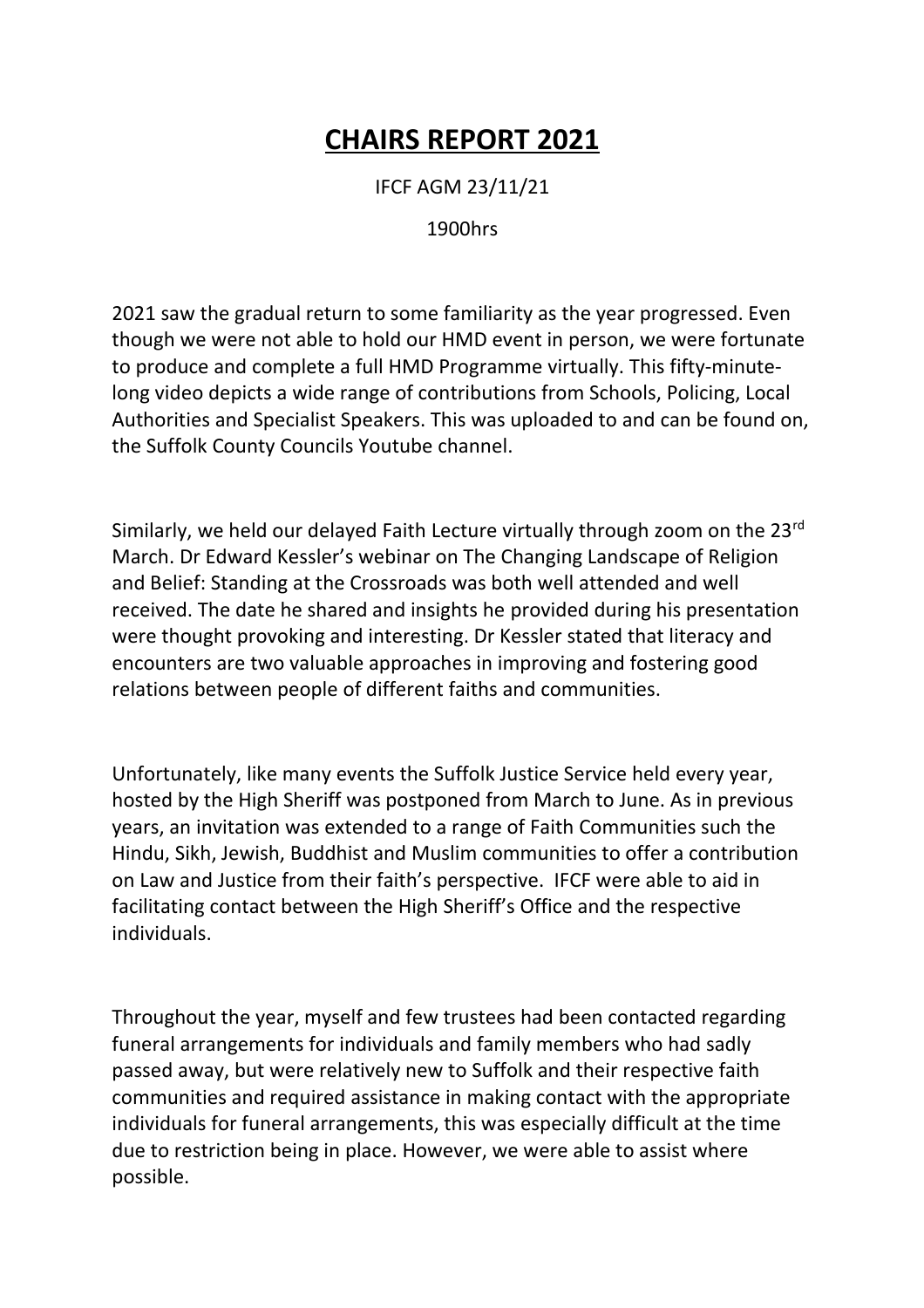More recently in September, Michael Madden of the Ipswich Quakers extended an invitation for a multi faith dedication of the Tree of Peace in Woodbridge. Denis Johnston attended and spoke on behalf of IFCF,

In November, every year the Remembrance Day Service is held in Ipswich at the Cenotaph in Christ Church Park. As in previous years, a representative from various faith groups have been invited to offer a prayer or bidding during the Service. IFCF has been invited once again to lay a wreath at the service. This year the organisers have allowed the laying of a white poppy wreath, which will be laid by members of the Ipswich Quakers. This has been a topic of discussion for some years and IFCF is happy to share this positive news.

Looking ahead we are currently finalising details for our first Storytelling zoom event. We will be inviting storytellers from the Pagan and Hindu tradition to share some insights, background and stories from their respective traditions.

We also plan to hold our HMD event in person on the 27<sup>th</sup> January 2021. We are finalising details in terms of location and participants, and all being well with restrictions we look forward to welcoming you back to this live event.

Our Faith Lecture is also in the planning process and we look forward to inviting you to this lecture. It has not been finalised if this will be a virtual or live event at this time. Our guest speaker for next year is our very own, Mr Robin Herne.

As you know and can imagine we are all still learning to adapt and work through this continuous situation. IFCF is still working hard to carry out our aims and objectives, regardless of the obstacles we face. Bring people together, even electronically like this evening's meeting is still a valuable and worthy cause to continue to work towards.